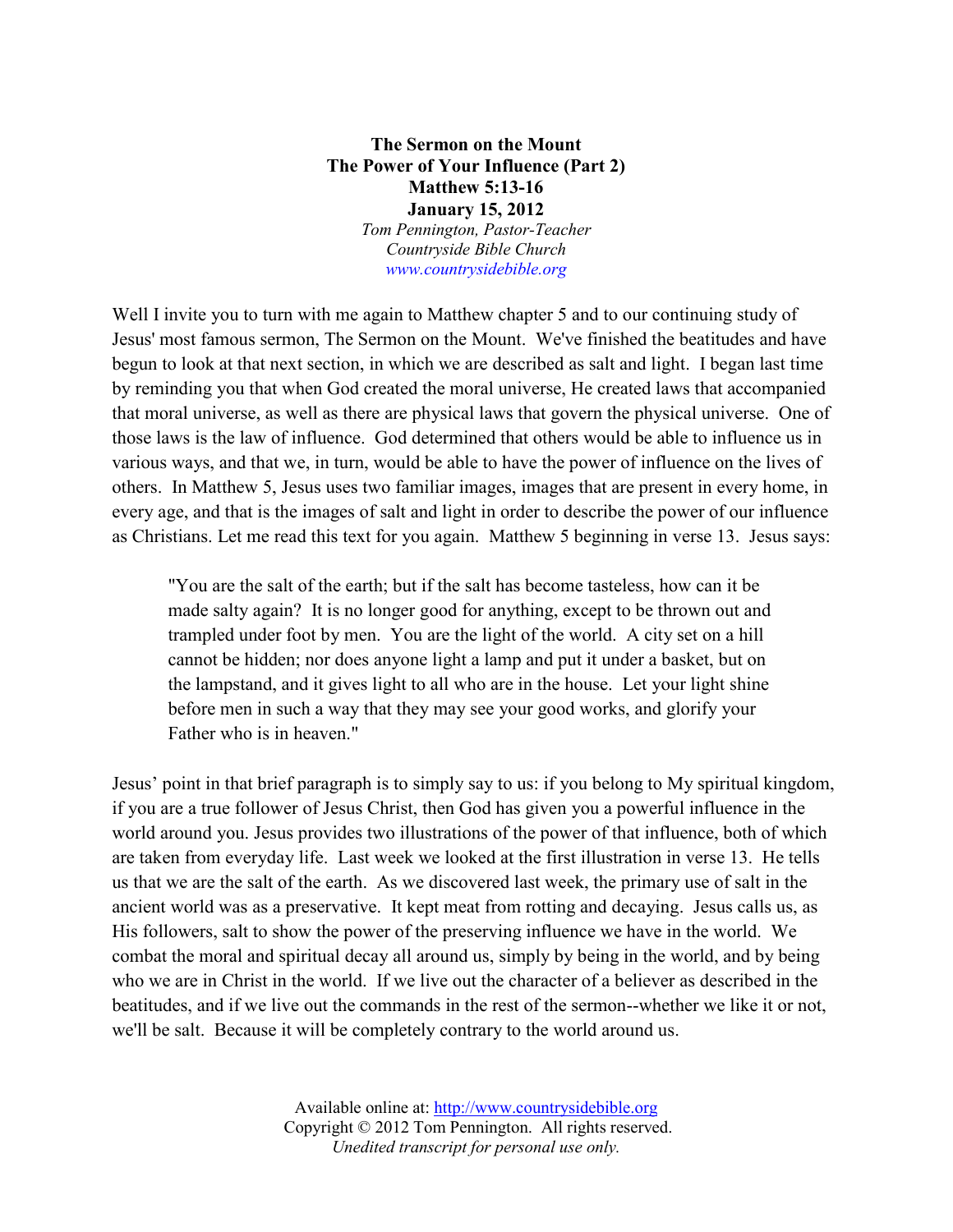Today we come to the second illustration Jesus uses in verses 14 to 16. And here Jesus tells us that we are the light of the world. Now this morning, as we prepare for the Lord's table, I really don't want us to look at the text itself, but I want us, instead, to look at the background that lies behind this second illustration. Because to fully appreciate our Lord's meaning for us in verses 14 to 16, we first have to grasp the theological backdrop of His words. The Old Testament described the world of humanity (not the physical planet on which we live, although it's been affected by sin as well) but the world of humanity, the world of people, as a world of darkness. And into that dark world, in the Old Testament God promised that He would send a special servant. And that servant would both be light and bring light into the dark world in which we live, for His own people. We saw that, didn't we, just before Christmastime. We looked at the prophecy of Isaiah in Isaiah 9. And He said to Galilee,"The people who walk in darkness will see a great light; and those who live in a dark land, the light will shine on them." That was God promising that on the nation Israel, the Messiah would bring light.

But much more than that, the Messiah came to bring light for the nations of the world. In Isaiah 49:6, God says of the Messiah, "I will also make you a light of the nations, so that my salvation may reach to the end of the earth." The Messiah came into a world characterized by, shrouded in, covered in complete and total darkness. And He came to bring the light of God to His own people that He'd chosen through Abraham, as well as to all the nations of the world. The light's coming, that was God's promise. And to make sure that the people never forgot that the light was coming, God provided an unforgettable picture in an annual ceremony that was at one of the required feasts of Israel. At the Feast of Tabernacles, as it's sometimes called, or the Feast of Booths, as it occurs in our New American Standard translation--the Feast of Tabernacles, or the Feast of Booths. It was the third of the three great annual feasts God required every Hebrew man to attend in Jerusalem. It was in October, just five days after Yom Kippur, the day of atonement. It lasted for seven days. And the Feast of Tabernacles was two things really. It was a celebration of the harvest. By that time in October, all of the harvesting had been done by the people of Israel in that land. There was a celebration of that reality. But it was also a commemoration of something in their history. It was a commemoration of God's care during the wilderness wandering, after the Exodus. To remind the people of the journey from Egypt to the promised land, God demanded that during the feast of tabernacles (and this is why it was called this, or booths) they were required to actually build little booths, little huts if you will, made out of the limbs of living trees. And for that week, for those seven days, they were required to live in those booths or in those lean-tos. It was sort of a national campout if you will. I'm glad I wasn't there for that actually. Sheila and I have often said we want our children to have the camping experience, and we're still looking for someone to give it to them.

It was during that feast that this unique ceremony took place. Jesus experienced it. From the time Jesus was twelve years old and first attended the feast, until He preached this sermon early in His ministry, Jesus would have gone to that October required Feast of Tabernacles, and there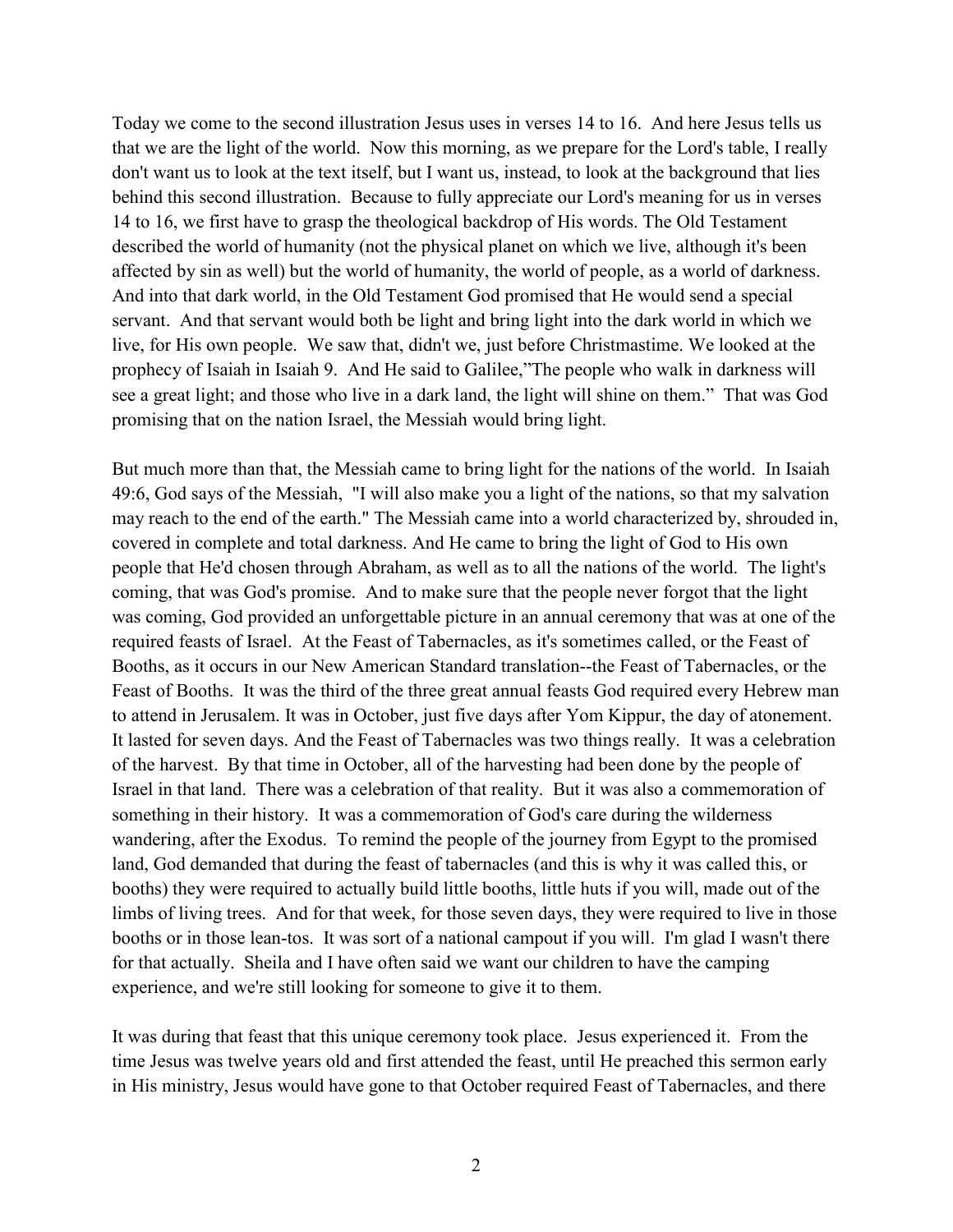He would have witnessed annually this ceremony for almost 20 years of His life. It would have been seared in His own memory, as well as in the memory of all those who listened to this sermon. Because if you had seen this ceremony at Herod's temple, witnesses tell us you would never have forgotten it.

Herod's temple alone was magnificent and hard to forget. By the time of Jesus' ministry, they had been working on it for nearly 50 years. Herod had created a huge raised platform for the entire temple area. Josephus describes this platform that you see as about 400 yards long. Four footballs fields long by 330 years wide, or almost three and a half football fields wide. It was massive. It was an area of about 35 acres on the top of this temple mount area. Huge areas for the people of Israel to gather, these courtyards surrounded by beautiful arched balustrades. But the focal point, in the center of that massive platform was the temple proper—a building. At the front of that building, if you looked at just the front of that temple building itself that was in the middle of that huge platform, the front of it was 150 feet high by 150 feet wide. That's 50 yards wide, 50 yards high. It was massive. If you had walked inside the front door of the temple itself, you would have entered into what was called the holy place where the priests ministered daily. At the back of that room called the holy place, you would have seen a massive curtain, they tell us was four inches thick. It took some two to three hundred priests to handle. Through that curtain was a small room that was a perfect cube, thirty feet by thirty feet by thirty feet. That was the Holy of Holies. That represented the throne room of God. It was accessible by only one man once a year, the high priest, on the Day of Atonement. But if you'd gone back out of the holy place to the porch there and looked out over the rest of the temple area, you would have seen, leading down from the porch of the temple itself, twelve steps. They led down to a bronze altar surrounded by the Court of the Priests, where only the priests of Israel could go. On that same level, and surrounding the court of the priests, was what was called the Court of Israel. That's where Jewish men could go and were allowed to enter. There was an 18 inch high stone wall, on the same level, separating the men of Israel from the Court of the Priests where they were not allowed to go. But they were on the same level. From the Court of Israel, you passed through this magnificent gate called the Gate of Nicanor. And as you passed through that gate, you would begin to step down fifteen more steps to reach what was called the Court of the Women. This was a huge square where Jewish women were allowed to worship.

Standing inside the Court of the Women, there were four massive candelabra. Each of those four candelabra stood 86 feet high, some 30 yards high. At the top of them, each had a bowl that Josephus tells us held 17 gallons of oil. Projecting out of that oil were massive wicks. These wicks were typically made by the old clothes of the priests twisted and soaked in oil. It's likely that these four great candelabra were lighted every evening as part of the normal routine of the temple service. But there was one very special celebration once a year that included them. It happened during the Feast of Tabernacles, the Feast of Booths. We know this special ceremony happened on the first night of the Feast of Tabernacles, and a reliable Jewish source tells us it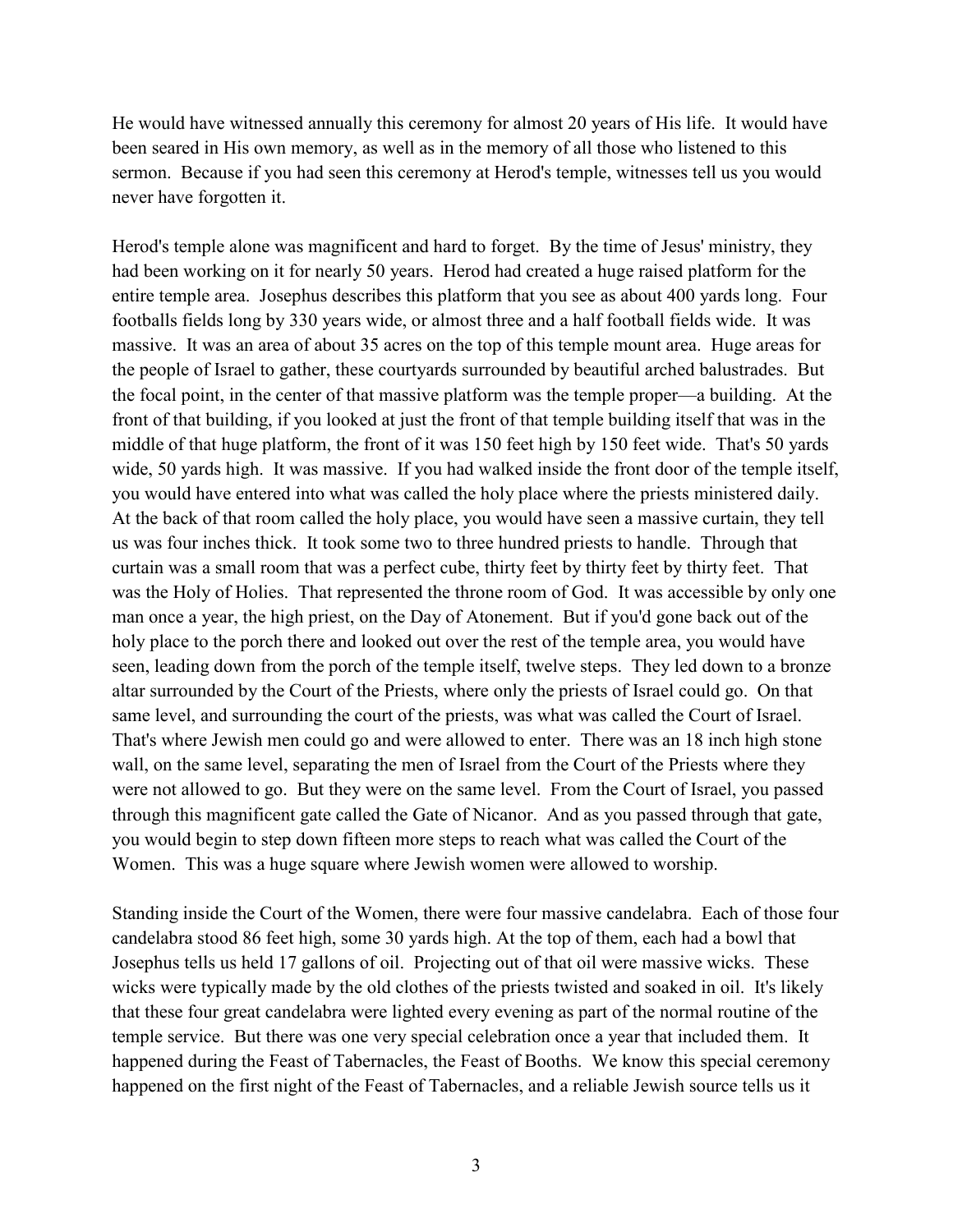happened every night—all six nights. You see, on the face of each of those four candelabra was a ladder that spanned the entire height of 86 feet. And in the evening as dark approached, young healthy priests (those not afraid of heights obviously) would climb those 86 feet candelabra with oil, probably having to make several trips. They would pour the equivalent of 17 gallons of oil into each of those massive bowls sitting at the top of each candelabrum. On those special nights, the entire temple mount would have been jammed with people. Perhaps hundreds of thousands of people, according to many historians' reports. All eagerly watching as the priest climbed those massive candelabra, poured the oil into the bowls, and then, as each of them were poised and ready, simultaneously lighting the wicks in each candelabrum and massive flames would leap into the sky. Eyewitnesses tell us that when those lamps were lit, their light not only illumined the temple courts, but the entire city of Jerusalem. After the lamps were lighted during the Feast of Tabernacles the Jewish Mishnah tells us men of piety and good works used to dance before them with burning torches in their hands, singing songs and praises, and countless Levites played on harps, lyres, cymbals, and trumpets, and instruments of music. It was a massive celebration. Can you imagine what it would have been like to have stood there in the darkness of the first century, homes lighted with little oil lamps, and suddenly into the blackness of the night burst these massive flames lighting up the entire city and the hillsides nearby.

Now with that background, I want you to turn with me to John 7:1

After these things Jesus was walking in Galilee, for He was unwilling to walk in Judea because the Jews were seeking to kill Him. Now the Feast of the Jews, the Feast of Booths, *(or of Tabernacles)* was near.*(So we're in October. It's almost time for this celebration.)* Therefore His brothers *(these are His physical brothers—scripture tells us in Mark's gospel that Jesus had four brothers, and His brothers)* said to Him, leave here and go into Judea, so that Your disciples also may see Your works which You are doing. For no one does anything in secret when He Himself seeks to be known publicly. If You do these things, show yourself to the world. For not even His brothers were believing in Him. So Jesus said to them, 'My time is not yet here, but your time is always opportune. The world cannot hate you, but it hates Me because I testify of it, that it's deeds are evil. Go up to the feast yourselves'; *(And Jesus says I'm not going to go up at this time)* Having said these things to them, *(verse 9)* He stayed in Galilee. But when His brothers had gone up to the Feast, *(remember now, we're talking about the Feast of Tabernacles)* then He himself also went up, not publicly but as if, in secret. So *(of course you know what happened)* the Jews were seeking Him at the feast and were saying, 'Where is He'? And there was much grumbling among the crowds concerning Him; some were saying 'He's a good man.' Others were saying, 'No, on the contrary, He leads the people astray.' Yet no one was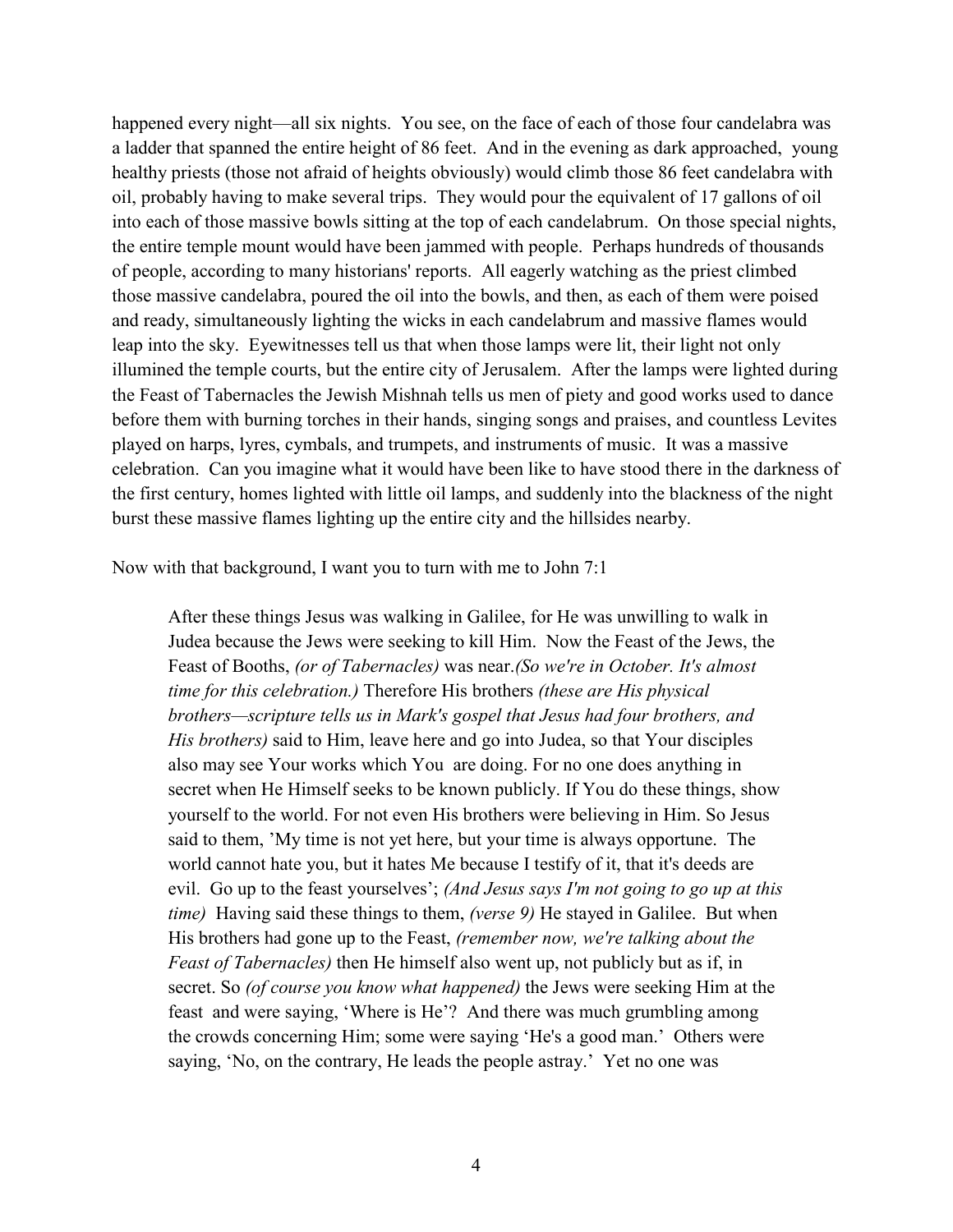speaking openly of Him for fear of the Jews. *(Now watch verse 14)* But when it was now the midst of the Feast Jesus went up into the temple, and began to teach.

During that seven day Feast of Tabernacles, Jesus goes onto that massive temple mount, that 35 acres. He finds a place with tens of thousands, perhaps hundreds of thousands of people around, and he begins to teach. Now look at verse 37. Just to orient you as to time frame, verse 37 says "Now on the last day, the great day of the feast" So now, we're on day seven of that feast. And the rest of chapter 7 is in that same time frame. We're still on the last day of the Feast of Tabernacles.

Now notice John 7:53 begins with a bracket. And that bracket runs all the way down to the end of verse 11 of chapter 8. You see the bracket that ends it at verse 11? That's because, if you were to look at the marginal reference, that's because the early manuscripts don't contain this story. The earliest manuscripts don't contain them at all, and those manuscripts that do contain the story put it at various places. Some put it at the end of the gospel of John, other places some put it here. So probably, this story was not originally in this place. There is reason to believe it is an authentic story, we'll deal with that on another occasion, but not here.

So, regardless, though, what I want you to see is when you come to chapter 8 verse 12, we're still in the same time frame. It's still the last day of Tabernacles, the last day of the feast. Now, what had happened the night before? The night before would have been the last ceremonial lighting of those massive candelabras filling the night sky with their flames. And Jesus was standing next to them. Look down at John 8:20 Verse 20 says; "These words he spoke in the treasury, as He taught in the temple;" The treasury was where the money was collected. The treasury was in the Court of the Women, right next to those massive candelabra. So Jesus is standing in the middle of those candelabras. Perhaps there are little flames still flickering from the top of them from the previous night's ceremony--we don't know. But that's the context in which He makes a most remarkable statement about Himself. Go back to 8:12. He's standing there the day after those massive candelabra were lighted with great ceremony. He's standing in the middle of them, and He says this. "Then Jesus again spoke to them, saying, 'I am the light of the world; he who follows me will not walk in the darkness, but will have the light of life.'" It's a shocking statement, really. Imagine anyone else saying that. Imagine if some other person, imagine if I said to you this morning, I and I alone am the light of the entire world.

What exactly was Jesus claiming for Himself in this great statement? Well, as we prepare our hearts for the Lord's table, I want you to think just briefly with me, that within this statement, that He is the light of the world, Jesus was making four remarkable claims. Let's look at them together. The first claim He was making is that the entire world lives in perpetual darkness. Jesus says I am the light of the world. The clear implication behind that statement is that the world, and the people who live in it, are in darkness. There's light and there's darkness. Jesus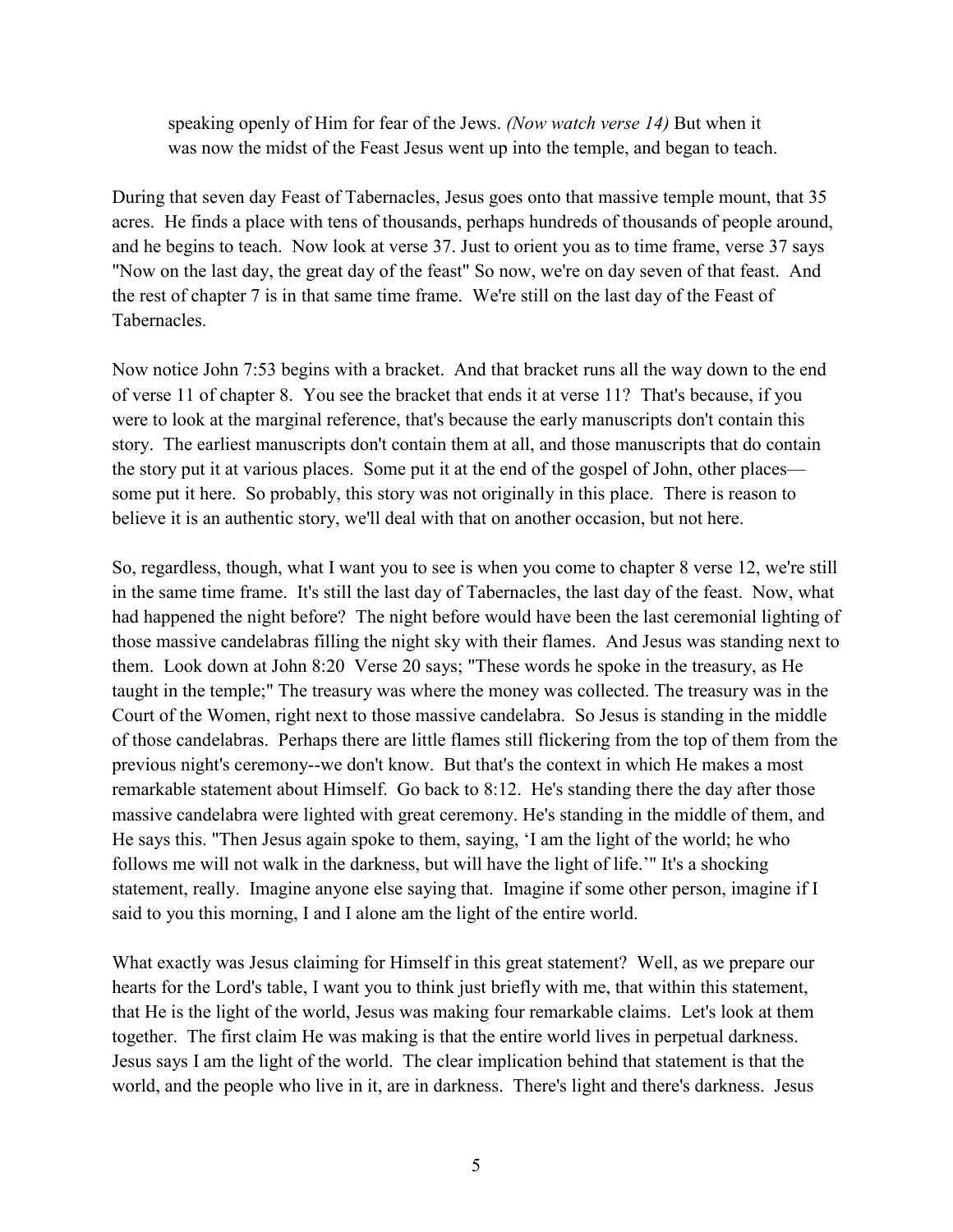says, I'm the light, everything else is darkness. Now, what does He mean by that? Well, in Scripture, especially in John's writings, light is used in two ways. There is the light of truth as opposed to the darkness of error and ignorance. And there is secondly the light of moral purity as opposed to the darkness of sin. So you have the light of truth vs. the darkness of error and ignorance. And you have the light of moral purity vs. the darkness of sin. (the absence of purity) What is Jesus saying? Well, obviously, Jesus is saying something about Himself, and we're going to get to that in the next claim that we're going to cover together. But first, Jesus is saying something about us. He's saying something about the world of humanity. He is saying, when He's says He is the light, that the entire world and every individual in it lives in a state of blindness and ignorance and error. We are disconnected from the truth. We live our lives either in ignorance or in error.

Jesus was also saying that the entire world and every single person in it lives in a state of sin, the absence of moral purity. You see, Jesus wasn't just making a statement about Himself. He was making a statement about us. He was, in essence, in this great statement, teaching what theologians call the doctrine of total depravity. That doesn't mean every sinner is as bad as he or she could be. That's not true, thank God, because of the restraining influences He's placed in the culture around us, and even the conscience He's placed within our own hearts. But what it does mean is that we are affected in the totality of our being by sin. There is no part of who you are, or who I am that has not been affected by the darkness of sin. And that's what Jesus was teaching. It's what the rest of Scripture resonates with over and over again. There're so many places you can go to see how God thinks of the darkness of humanity. Here are a few. Psalm 143:2. "in Your sight *(God)* no man living is righteous" Now it's interesting. In our sight, some people look pretty righteous don't they. They look pretty good. Wish I could be like that. But in Your sight, God, no man living is righteous. Ecclesiastes 7:20 "Indeed, there is not a righteous man on earth who continually does good and who never sins." This is the testimony of our own heart, right? Your heart condemns you like my heart condemns me. You know that's true. You know you're not the exception. Ecclesiastes 9:3 "the hearts of the sons of men are full of evil and insanity is in their hearts throughout their lives." Sin is a form of insanity, isn't it? We know it's self-destructive, and yet we make those choices. We know it's contrary to the God before whom someday we will stand and give an account, but we often choose that path regardless. Isaiah 64:6 "For all of us have become like one who is unclean"--like the leper who had to say don't touch me, I'm unclean--I'll contaminate you. That's how all of us are. And all our righteous deeds, the prophet says, are like a filthy menstruous garment. And all of us wither like a leaf and our iniquities, like the wind, take us away. We think we're in charge, but just like that wind that blew in with that cold front that came in the other night (and kept us awake sometimes during the night) drove the leaves before it, our sins do the same thing to us. We're completely powerless apart from grace and apart from the work of God to His family. They just drive us away. What's Jesus saying here? He's saying, until you understand that you live in the darkness, you're not going to want the light. Until you not only know that the world is in darkness, but that you live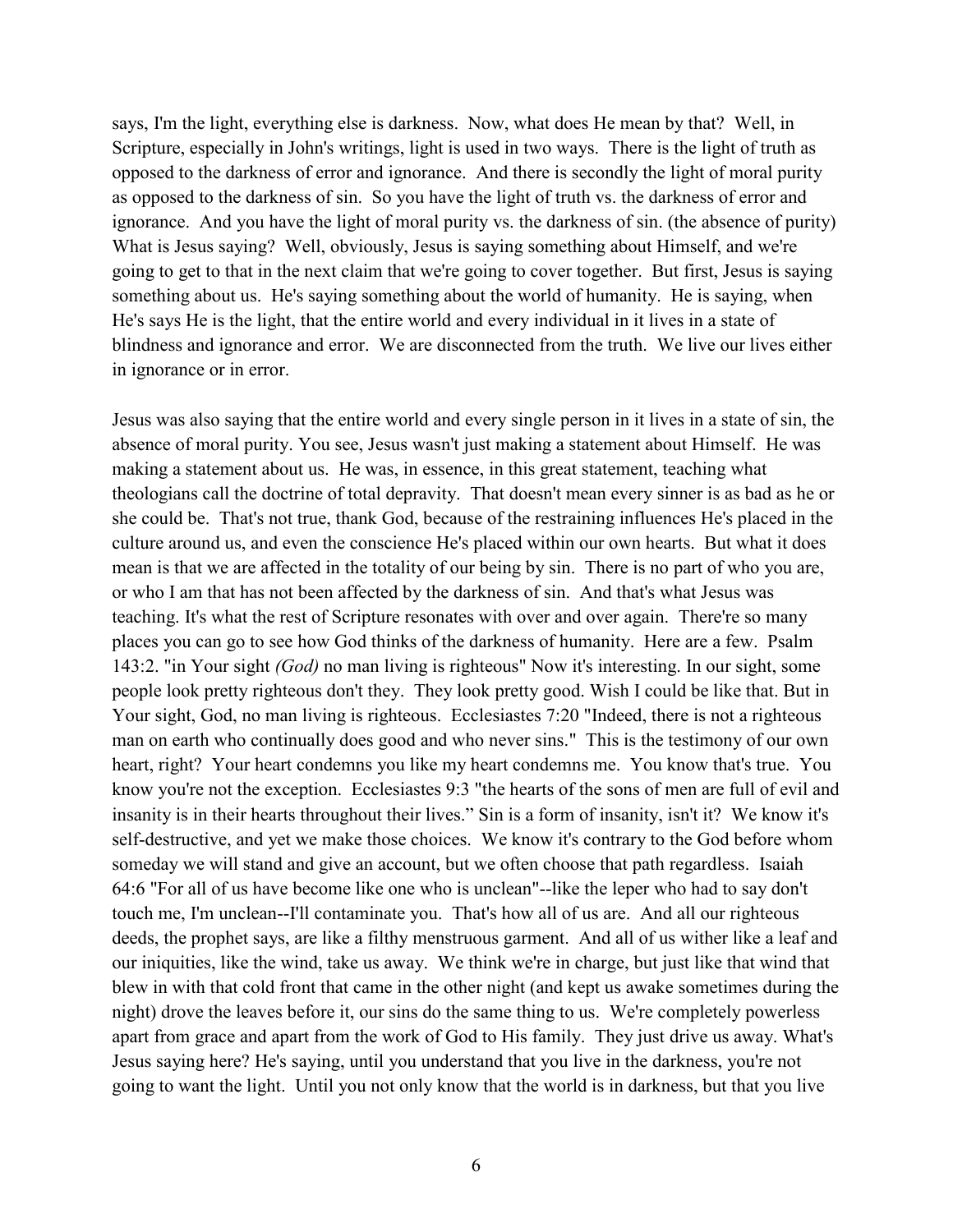in a state of spiritual darkness, you will never be interested in Jesus. You sit here this morning, and you're just not interested. The reason is, you don't really understand how dark your own heart is, from God's perspective, and you don't really understand how light Jesus is. And so, you're happy, you're happy with the darkness.

Jesus was also making a second claim in this great statement. He was saying that He himself is the source of absolute truth and of moral purity. He says, I am the light of the world. This is the second of the seven great *I am* statements in the gospel of John. And the emphasis in these statements in the Greek text is on *I am*. We could read it like this. **I am** the light of the world" That's the construction in the Greek text. It's emphatic. **I am** the light of the world, Jesus said. Jesus in His own person is claiming to be the light of the world. Spiritual light, He says, is found only in Me. There's no light outside of a relationship to Me. Now, it's not really shocking that He claimed that. The Old Testament pointed to the Messiah as the way God would bring light. We already saw that in Isaiah's prophecies. Even the Jewish rabbis of Jesus' time who didn't embrace Him, still believed that light would be associated with the coming Messiah. In one Jewish writing, the Messiah is called '"*the enlightener*, and the light dwells with Him". So in John 8:12, Jesus is certainly claiming to be the Messiah, the One who brings light from God. But He was saying far more than that. Because if you go back to the Old Testament, guess who the source of the light of God's people really was. It was her God. And only her God. Psalm 27:1 "Jahweh is my light" Look at Isaiah 60. Isaiah looks ahead to the future, to the eternal state, and he says this in Isaiah 60:19. In those days:

No longer will you have the sun for light by day, nor for brightness will the moon give you light; But you will have the LORD *(Jahweh)* for an everlasting light, and your God for your glory. Your sun will no longer set, Nor your moon wane; for you will have the LORD for an everlasting light, and the days of your mourning will be over.

The Old Testament says the God of Israel, Jahweh: He's the light of His people. This was true during the wilderness wanderings. In fact, go back to Exodus 13:20. How did the Children of Israel know where to go in that wilderness? How did they know where God wanted them? Exodus 13:20

They set out from Succoth and camped in Etham on the edge of the wilderness. The LORD *(Jahweh)* was going before them in a pillar of cloud by day to lead them on the way, and in a pillar of fire by night to give them light, that they might travel by day and by night, and He did not take away the pillar of cloud by day, nor the pillar of fire by night, from before the people.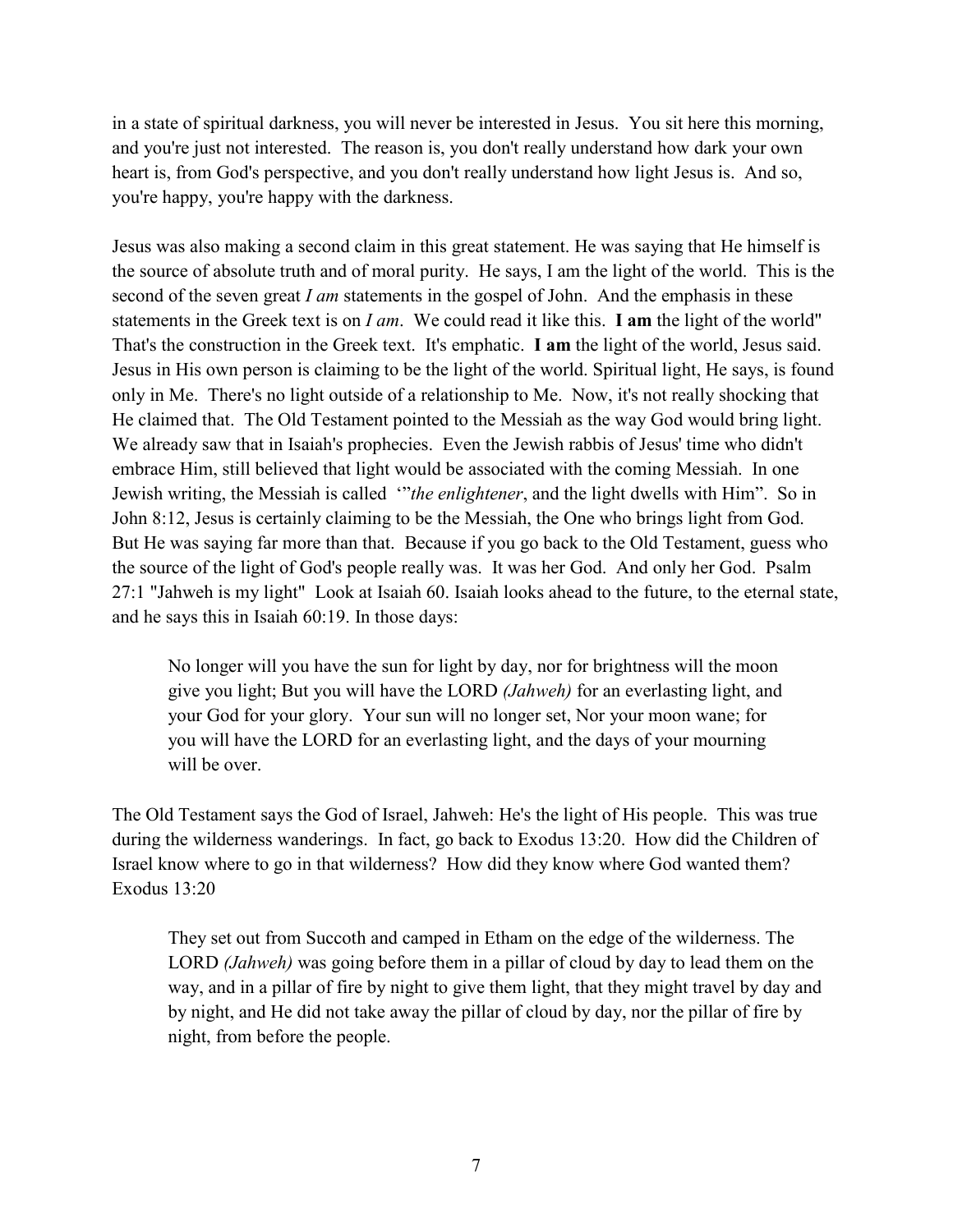You know what this is? This is what theologians call a theophany—an appearance of God. God manifested Himself as a blazing cloud during the day, and a pillar of fire by night. And He led them in that way. He was their light. In fact (and this is important) it was that reality, that He went before them as a pillar of fire by night and a pillar of cloud by day that was pictured in the lighting of the candelabra at the Feast of Tabernacles. The great Jewish scholar Alfred Edersheim says the lighting of the candelabra in this great ceremony commemorated the pillar of fire that led the Children of Israel in the wilderness. In other words, they couldn't picture God, but He pictured Himself as a pillar of fire, and so in the middle of The Feast of Tabernacles, as they celebrated God taking them from Egypt to the Promised Land, they lit these great candelabra and they represented God as a pillar of fire leading them. So when Jesus said, on that seventh day, while those candelabra were gathered all around Him, perhaps still just a little flicker of light from each from the night before, their light is now extinguished by the light of the sun, Jesus says, I AM the light. You know what He was saying? He was saying that He was the light that led them through the wilderness. He was the Shekinah, the glory cloud. He was the presence of God that was with them in those times. He is claiming He's equal with God. He is the light for His people. By the way, the rest of John makes that clear as well. Look at John 1. As soon as John introduces us to Jesus as the Word—as soon as he tells us He made everything, notice what he says about Him in John 1:4.

In Him was life, (*God's life)* and the life was the Light of men . The Light shines in the darkness, *(that's describing the incarnation. He came as the light into the darkness of our world,)* and the darkness did not *(and you notice the marginal reading I think is better here)* overpower it.

Just like you can light a candle—one little candle in a dark room, and the darkness can't put that candle out. The darkness flees before the light. Jesus was like that. He goes on to say John the Baptist came (verse 7) to testify about that light. He wasn't the light. (verse 8) (Verse 9) Jesus was the true light which, coming into the world (there's the incarnation) enlightens every man. The only way anyone ever gets light into His soul is through Jesus.

That's what John is saying, and Jesus Himself later makes exactly the same claim. **I am** the light. Jesus is the light. He opens the darkness of men's minds to the truth—the truth about themselves, the truth about sin, the truth about God, the truth about how to become right with God. Jesus put the light on display in His message, in the gospel He preached, in His character, in what He was like, and in His life and how He lived. And by the way, Jesus still demonstrates that same light today on the pages of the New Testament. You want to see the light? Read the gospels. Read the gospels and listen to Jesus' message of light—a message He called the good news (the gospel). A message that lights our path from the darkness of our own lives into the light of our Creator. You learn that He claimed that His death could accomplish our spiritual rescue from darkness and bring us into light, that He would actually die in the place of sinners to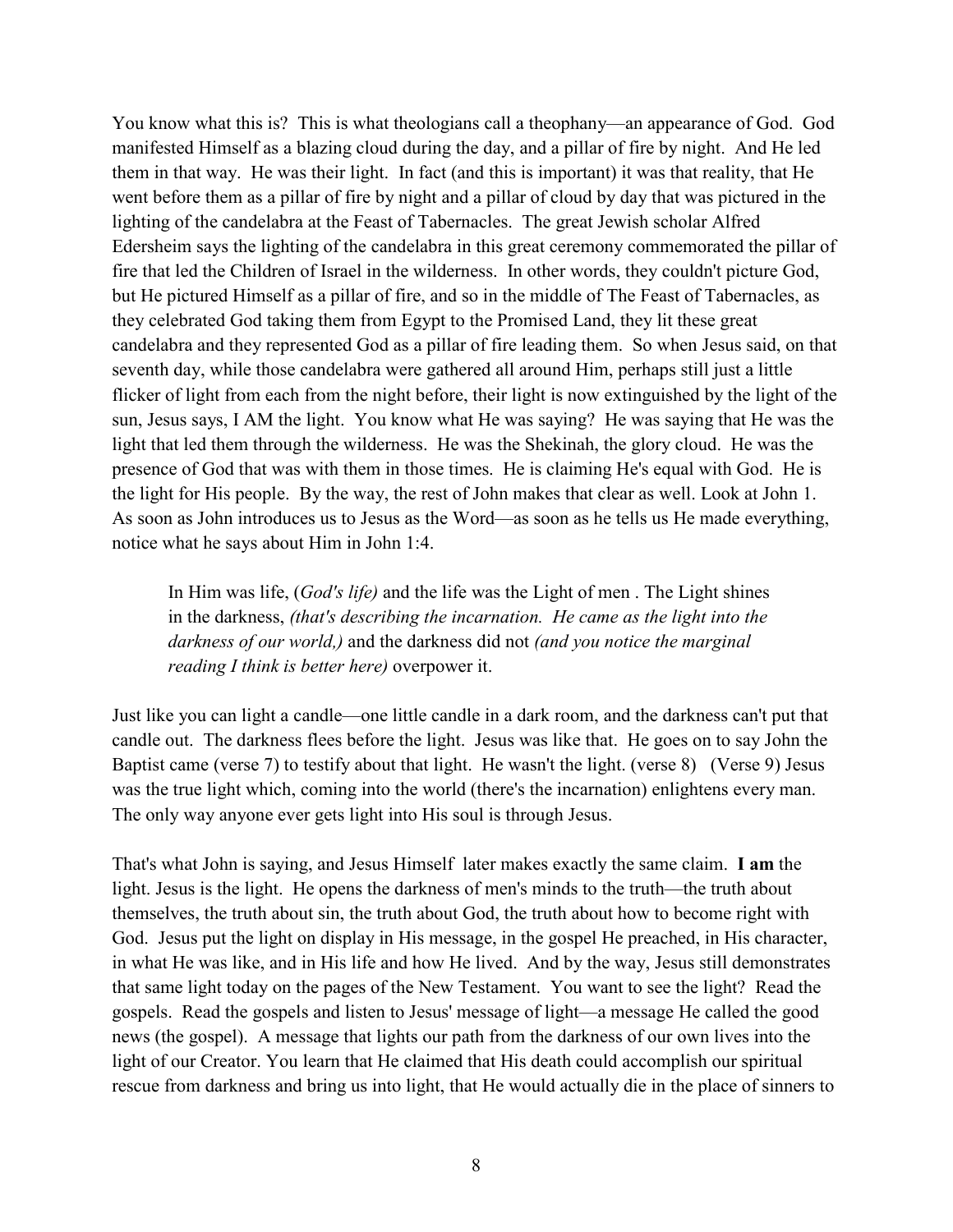satisfy God's eternal wrath against the sinner who believes And that all you need to do for His sacrifice to become yours is to repent of your sins and believe in Him and Him alone. Read the gospels and examine His character. In the light of His character as you see it on the pages of the New Testament, you will see your own utter sinfulness and selfishness and pride, as I do when I read it. But you'll see more. You won't just see your own sin. You'll see the incredible beauty and attractiveness of Jesus Christ. Read the gospels and look at how He lived. And you'll find that His life is like a light to show you what God wants from us, how we ought to live. It shows us God and His ways. Jesus Himself is the light. He is the source of absolute truth and the source of moral purity.

Jesus' third claim in this statement is that He Himself is the only source of truth and purity. The only source: in all places, at all times, and for every person. He's not merely the light for His own people Israel. He says I am the light of the world. There is no other light. John Calvin, in commenting on this passages says "Christ does not speak of it as what belongs to Him in common with others, but claims it as being peculiarly His own." In other words, Jesus is making an exclusive claim to be the light. Calvin goes on to say "hence it follows that outside of Christ there is not even a spark of true light". Listen to that again. "outside of Christ there is not even a spark of true light." In every time period. Remember, by the time Jesus lived, the great Greek philosophers that are studied in western literature had lived and taught. In His own time. In every place—whether you're talking in that tiny nation of Israel or whether you're talking in India or China or Australia or Africa or Dallas. In every place and for every person. You understand that not Plato, not Aristotle, not the great Greek philosophers that came before Jesus, not the brilliant minds of Jesus' own time period, not the great men and women who have lived since—the great leaders and the conquerors and the philosophers and the scientists. Of all of them, Jesus is saying I and I alone am the true light. That grates on the inclusivist atmosphere of the times in which we live. And yet, our Lord is the one who said in John 14, "I am the way, the truth, and the life. No one comes to the Father but by Me." He is the only light. He's the light for men and for women. He's the light for young and for old, for Jews and for Gentiles, for rich and for poor, for the educated and the uneducated, for the wise and the foolish. He is the light for every person in every place and in every time.

So in this statement that He's the light of the world, Jesus claimed the entire world lives in perpetual darkness, that He Himself is the source of absolute truth and moral purity, and that He is the only source in all places, at all times, and for every person. In this remarkable statement, there's one last claim that's related really to these others, and it's this. He Himself is the only way out of the darkness in which you live. You see, Jesus personalizes this. Look at the second half of verse 8:12. "he *(now we're talking about an individual, in the Greet text it's the one, talking about one person. he)* who follows Me will not walk in the darkness, but will have the light of life." Jesus says every single person listening to Me is in spiritual darkness, including you. And until you're willing to follow Christ, you live in and will remain in, a state of spiritual darkness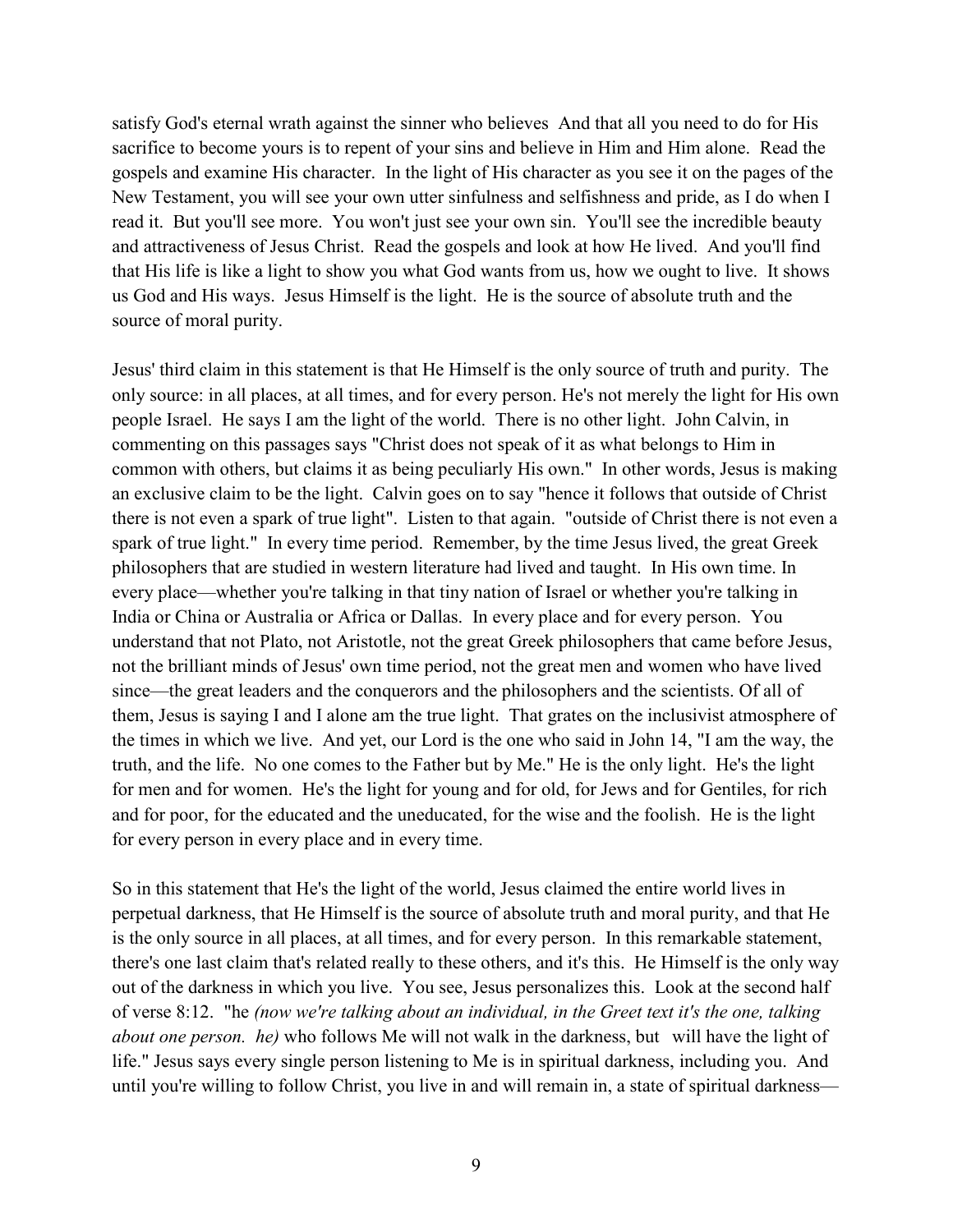the darkness of error and ignorance about God and spiritual things, and the darkness of slavery to sin and it's power. The only way to leave the darkness is to come to the only source of light and follow Him. What does it mean to follow Christ? Well, obviously it means to be willing to leave the darkness and to want to get out of it. To leave the darkness of your sin, the darkness of your error. That's what the Bible calls repentance. It's a willingness to follow Christ which demonstrates a genuine faith in Him—a confidence in Him. So it includes an initial decision, but it's more than that. Because in the Greek text the word *follow* is in the present tense. We could translate it like this. 'the one who is continually following Me will not walk in darkness.' In other words, in Jesus' thinking, to follow Him is to live each day following Him, literally. Which means obeying Him. You have to follow where the light leads. Remember the picture? The picture was that pillar of fire that led the Children of Israel through the wilderness. What did they do? How did they know where to go, what to do? They followed the pillar of fire, literally. It stopped, they camped. The next morning, it picked up and began to move, they knew it was time for them to pick up and move. They knew they needed to go somewhere, they needed to follow the pillar of fire—the light. That's what Jesus is saying. Every day, you must follow Jesus just as if He were your personal pillar of fire. Not literally and physically, like Israel in the Old Testament, but spiritually, you and I follow Him by following what he taught us through His apostles in the scripture. If you're a follower of Christ, you're following Him. You don't get to map out your own course through life. By the way, there's a test here as well. You know, most people listening to me this morning—there are a few people, I know, here this morning, who would say 'I'm not a Christian.' But most people listening to me this morning, here or in overflow or via live-streaming, most people listening would say, 'yes I'm a Christian.' How do you know? Well, are you still walking in the darkness? Are you still, as a pattern of life living by some standard other than Jesus and His teaching? Are you still living in an unbroken pattern of sin in your life? Are you still comfortable with your ignorance of the scripture and spiritual things? Do you each day choose your own way, your own course—listen this is my life, I'll do what I want to with it. If that's true of you, then you're not following Jesus, however much you may think you are.

But if you'll come to Him and you'll tell Him that you're willing to turn from your sin and the darkness and to follow Him, He makes an amazing promise. Look at the end of verse 12. He says to that person, "I will give the light of life". There are several possible ways to understand that phrase, *the light of life*. But it probably means this: the light that produces life. Light does that, right? If you want to kill your plants, just don't give them any light. But where there's a seed planted and the right light is applied, there's life. Jesus says follow Me, and you'll not only have the light to know what's true and where you ought to go, but in My light you will receive true eternal life. Folks, Jesus extended this invitation to the crowd. He said it to the crowd gathered that day among the candelabra in the Court of the Women. He said I am the light of the world. He said come and follow Me. But few were actually willing to do it. Why? Look at John 3. Jesus tells us why through the apostle John. John 3:19. Here's why. "This is the